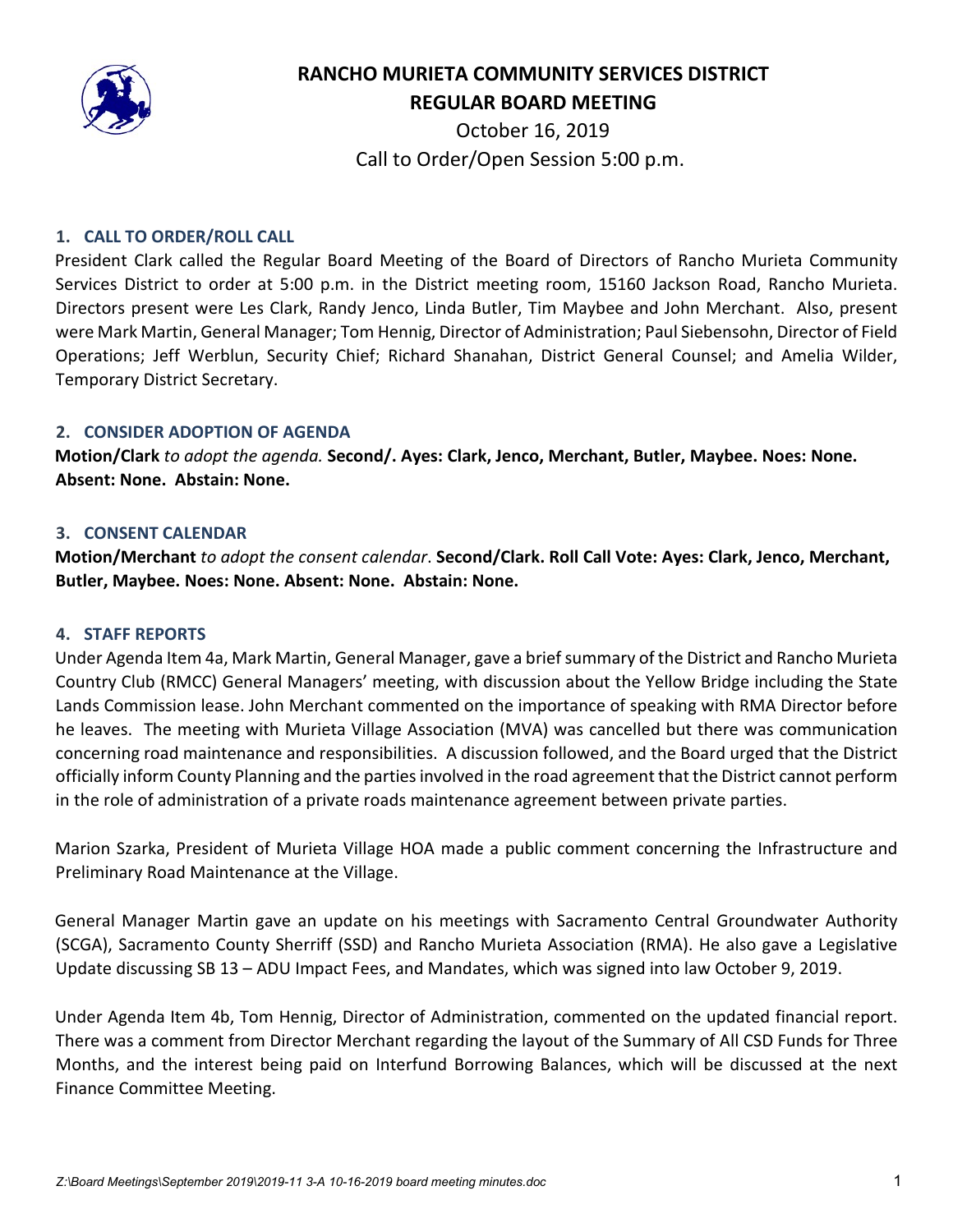Under Agenda Item 4c, Chief Werblun gave a brief overview of the operations updates and incidents of note, stating that the Body Camera Policy was reviewed by the Security Committee in October, and revisions will be presented to them as soon as they are complete. He also commended Officer Tompkins for helping a stranded resident in need of gas.

Director Clark commented that he would like to have the Security Logs more accessible on the website, and that he is pursuing talks with individual members of RMA to further the Joint Security Committee.

Under Agenda Item 4d, Paul Siebensohn, Director of Field Operations, gave a brief summary of the utilities update including weed abatement in the drainage system, stating that the efforts for the year will cease allowing the weeds regrow and slow rain-water as we approach the winter months. A discussion of Murieta Gardens Lots 4 and 5 projects and the presence of water followed. The Board called for a Stop Work Order on the improvements being made by the Developer to these lots until an investigation of the source of the water can be ascertained and an acceptable plan for repair or diversion can be put into place.

## **5. CONSIDER CONFERENCE/EDUCATION OPPORTUNITIES**

No Updates

## **6. EMPLOYEE ANNOUNCEMENTS, PROMOTIONS, COMMENDATIONS, AND KUDOS**

Mark Martin noted a letter received by the District form Thomas Johnson commending Mario Moreno and his crew for their help fixing a leak on his property.

## **7. REVIEW APRIL 2019 BOARD/COMMITTEE MEETING DATES/TIMES**

No Updates

### **8. CORRESPONDENCE**

Mark Martin noted a letter received from the RMA discussing road maintenance. Mr. Martin also received an email about the Midge Flies at Laguna Joaquin.

### **9. COMMENTS FROM THE PUBLIC**

None

## **10. DISCUSS CAL WASTE RECYCLING OUTREACH PROGRAM**

Mark Martin gave a brief overview of the Cal-Waste's recycling services provided to District residents and businesses. A discussion followed, led by Director Merchant, asking for a public outreach program led by Cal-Waste to inform the community of the advantages associated with proper recycling. This item will be addressed at the Communications/Technology Committee level.

**11. CONSIDER ADOPTION OF ORDINANCE O2019-04 AMENDING DISTRICT CODE CHAPTER 4 (PURCHASING AND BIDDING) APPROVING GENERAL MANAGER'S AUTHORITY TO EXPEND RESERVE FUNDS UP TO \$25,000 WITHOUT REQUIRING PRIOR BOARD APPROVAL AND AUTHORIZE THE GENERAL MANAGER TO EXPEND FUNDS UP TO \$50,000 ON BUDGET-PROCESS APPROVED CAPITAL IMPROVEMENT/REPLACEMENT PROJECTS** General Manager Martin gave a brief history during this second reading of the Ordinance stating that all expenditures would for reported to the Board in the following month on the Bills Paid Listing.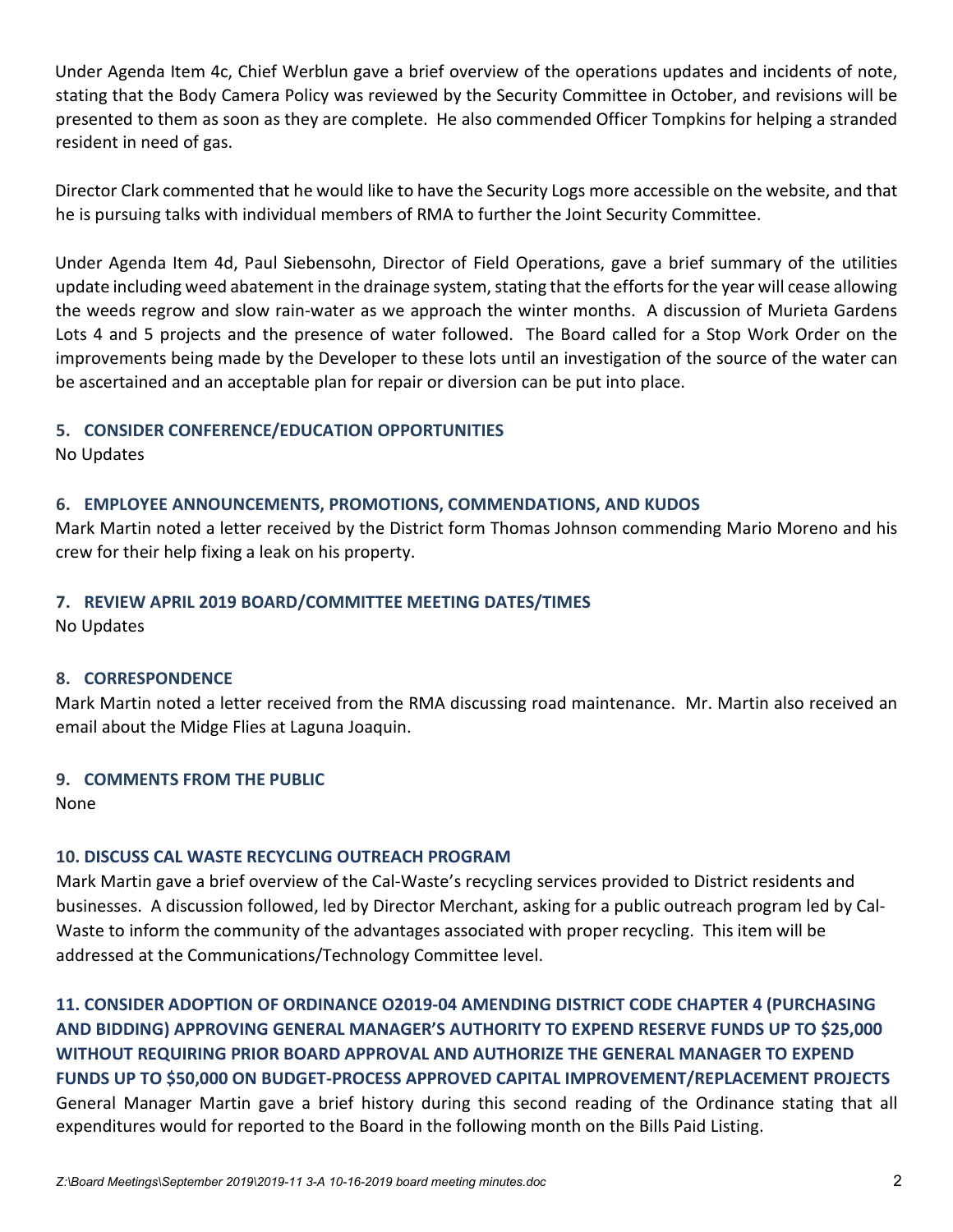**Motion/Clark** *to adopt Ordinance O2019-04 amending District Code Chapter 4 (Purchasing and Bidding) approving General Manager's authority to expend reserve funds up to \$25,000 without requiring prior Board approval and authorize the General Manager to expend funds up to \$50,000 on budget-process approved Capital Improvement/Replacement Projects.* **Second/Merchant. Roll Call Vote: Ayes: Clark, Jenco, Butler, Merchant, Maybee. Noes: None. Absent: None. Abstain: None.** 

### **12. APPROVE PROPOSAL FOR WATER AND RECYCLED WATER RATE STUDY**

Paul Siebensohn gave a brief summary of the recommendation to approve ClearSource Financial Consulting, Inc. to conduct a rate study for untreated water and recycled water, and for Coastland Engineering for their services relating to the task.

This was followed by a discussion with concerns relating to the final impacts of the study. Directors were assured that the District would not be obligated to charge users what the study recommended, that it would merely be a guideline upon which to base future rates.

**Motion/Jenco** *to approve* to ClearSource Financial Consulting Inc., with fees in an amount not-to-exceed \$18,750. Funding is to come from 50:50 from Water and Sewer – consulting operations funds. Approve Coastland Engineering for general engineering services related to this task of supporting the rate study in an amount of \$7,210*.* **Second/Clark. Roll Call Vote: Ayes: Clark, Jenco, Butler, Merchant, Maybee. Noes: None. Absent: None. Abstain: None.** 

## **13. COMMUNICATIONS AND TECHNOLOGY INITIATIVES UPDATE**

Mark Martin presented the Spreadsheets that Staff had created at the request of the Communications/Technology Committee detailing the projects that Staff is working on and their progress.

Director Butler led the praise of Staff for their efforts.

Director Maybee would like to see these projects tied to the Districts fiscal goals and reviewed Quarterly. Director Clark commented that the spreadsheets called out the progress the District has made and would like to see this information shared with the community.

### **14. DIRECTOR COMMENTS/SUGGESTIONS**

Director Maybee commented on the new stand up work-stations being enjoyed by front office staff. General Manager Martin reminded the group to be cautious of spam emails.

## **15. BOARD ADJOURNED TO CLOSED SESSION AT 7:11 P.M. TO DISCUSS THE FOLLOWING ITEMS:** *Under Government Code section 54957:* Public employee discipline/dismissal/release.

*Under Government Code 54957: Public Employee Performance Evaluation of the General Manager.*

# **16. BOARD RECONVENED TO OPEN SESSION AT 7:46 P.M. AND REPORTED THE FOLLOWING:**

*Under Government Code section 54957:* Public employee discipline/dismissal/release. No action to report back.

*Under Government Code 54957: Public Employee Performance Evaluation of the General Manager.*